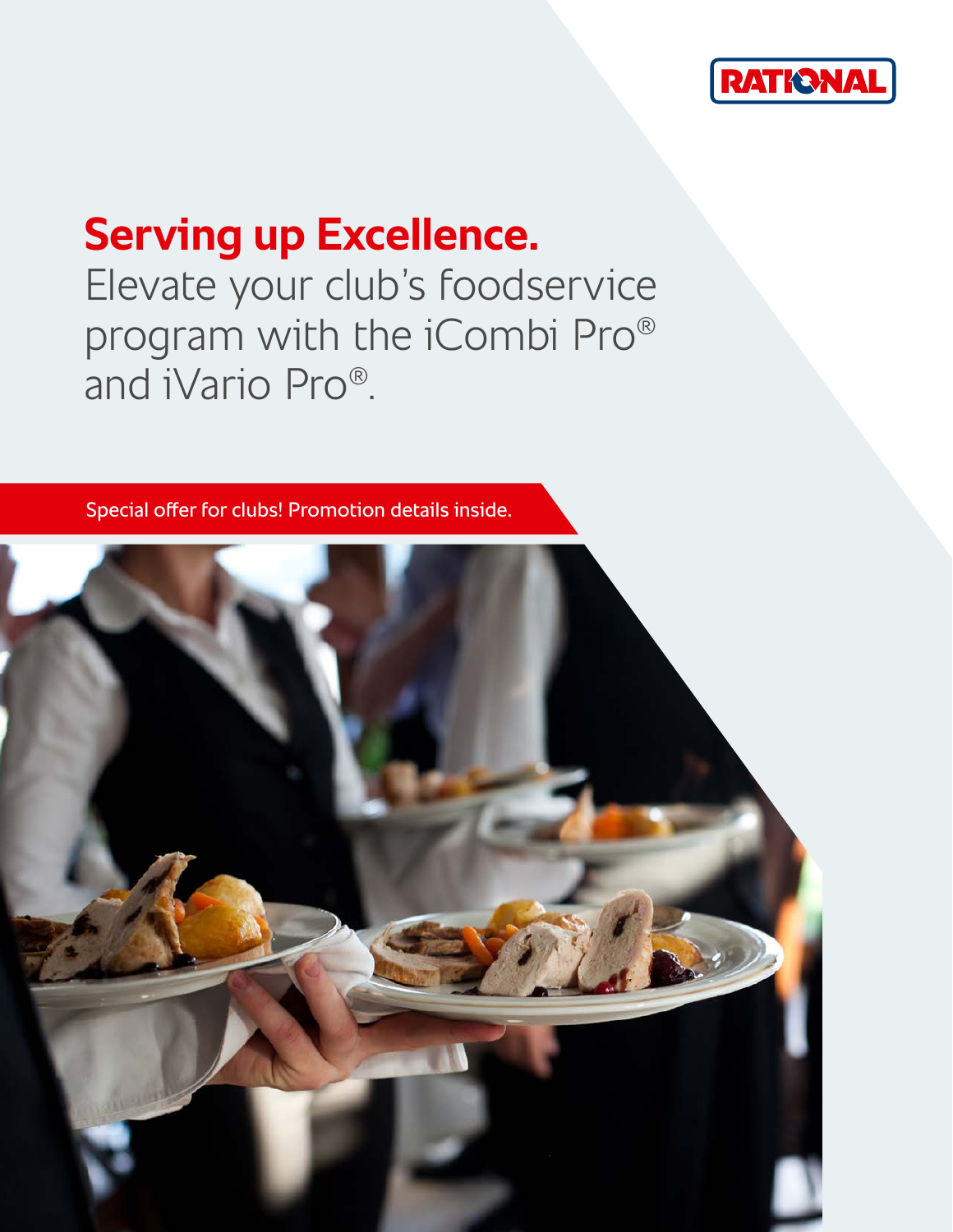### **What is an iCombi Pro?**

### Steamer + Convection Oven + Cooking Intelligence.

### **What is an iVario?**

### Braising pan + Tilt Skillet + Cooking Intelligence.

The iCombi Pro covers up to 90% of all cooking applications. Featuring market-leading combi technology, the iCombi Pro can fry, bake, roast, grill, steam and poach – all in one selfcleaning piece of equipment.

- › Prepare a wide variety of foods in one device
- › Cook different foods at the same time
- › Achieve outstanding results at the touch of a button
- $\rightarrow$  Reduce cooking times by up to 50%
- › Improve kitchen cost-efficiency



The iVario Pro looks like a tilting skillet, but it does a lot more! It surpasses and replaces many conventional appliances with its capability for boiling, pan frying and deep frying.

- › Speed and power reduce preheat and cooking times
- › Intelligent temperature measurement adjusts cook settings to ensure consistent results
- $\rightarrow$  Notifies you when food requires your attention, freeing up you and your team to attend to other tasks

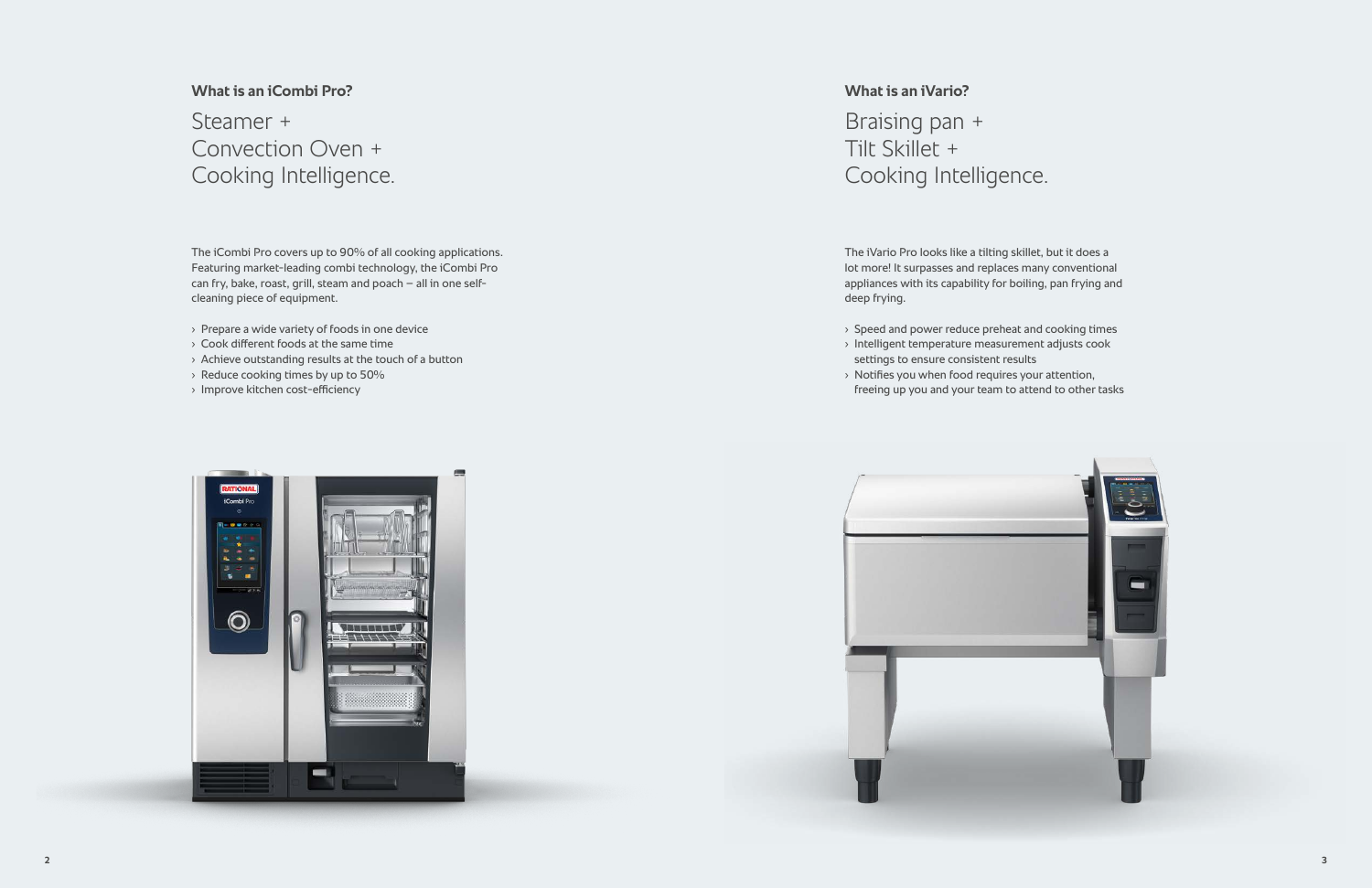**Club kitchens have a unique challenge: maintain high quality and consistency in their dining experiences while also keeping things fresh and interesting. For more than 20 years, RATIONAL has helped culinary teams in club kitchens do just that.**

The iCombi Pro and iVario Pro cook food intelligently and are super easy to use. Efficient and fast production of both large and small quantities improve the taste and appearance of the foods on bars and buffets – perfect for centralized meal preparation.

Cook more exciting menu items with less space, waste, energy, labor and stress.

The iCombi Pro and the iVario Pro aren't just intelligent when it comes to cooking. They're smart savers as well. They save on labor, energy consumption, space and raw materials, just to name a few.

# $\bigcirc$  70% a





## Why is RATIONAL right for your club?

### **Cost effective.**

## Any way you slice it, this investment pays off.

#### **30%\* less space**

Together, the iCombi Pro and the iVario Pro can replace up to 90% of all conventional kitchen equipment. Goodbye tilting skillets, kettles and deep fryers – hello to freedom of movement.

**Reduce raw product use by up to 25%\*** The iCombi Pro adjusts its own cooking processes precisely, which reduces cooking and trimming losses. And nothing burns or boils over in the iVario Pro, so no risk of ruined batches. Which cuts your raw product usage by as much as 25%.

#### **Reduced working time\***

Say goodbye to routine activities like turning, checking and re-adjusting oven temperatures. Save time with the iCombi Pro's ultra-fast cleaning feature and the easy-to-clean iVario Pro. Frees up 1–2 hours every day.







**Energy expenses reduced up to 70%\*** Short preheating times eliminate the need for stand-by mode. Rolling batches in the iCombi Pro, zone-specific pan heating in the iVario Pro – two great energy-saving solutions.



Preferred by executive chefs and kitchen staff for their efficiency, versatility and ease of use, the iCombi Pro and iVario Pro:

- › Produce large volumes of consistent, delicious food
- › Increase your kitchen's throughput capacity with overnight cooking programs
- › Improve kitchen safety and efficiency
- › Capture and document HACCP data

Plus, the iCombi Pro eliminates the need for manual cleaning with it's variety of cleaning programs.

RATIONAL will help you find creative ways to use the iCombi Pro and iVario Pro to lower costs, stretch budgets, improve food quality and cater to diverse and discerning taste buds.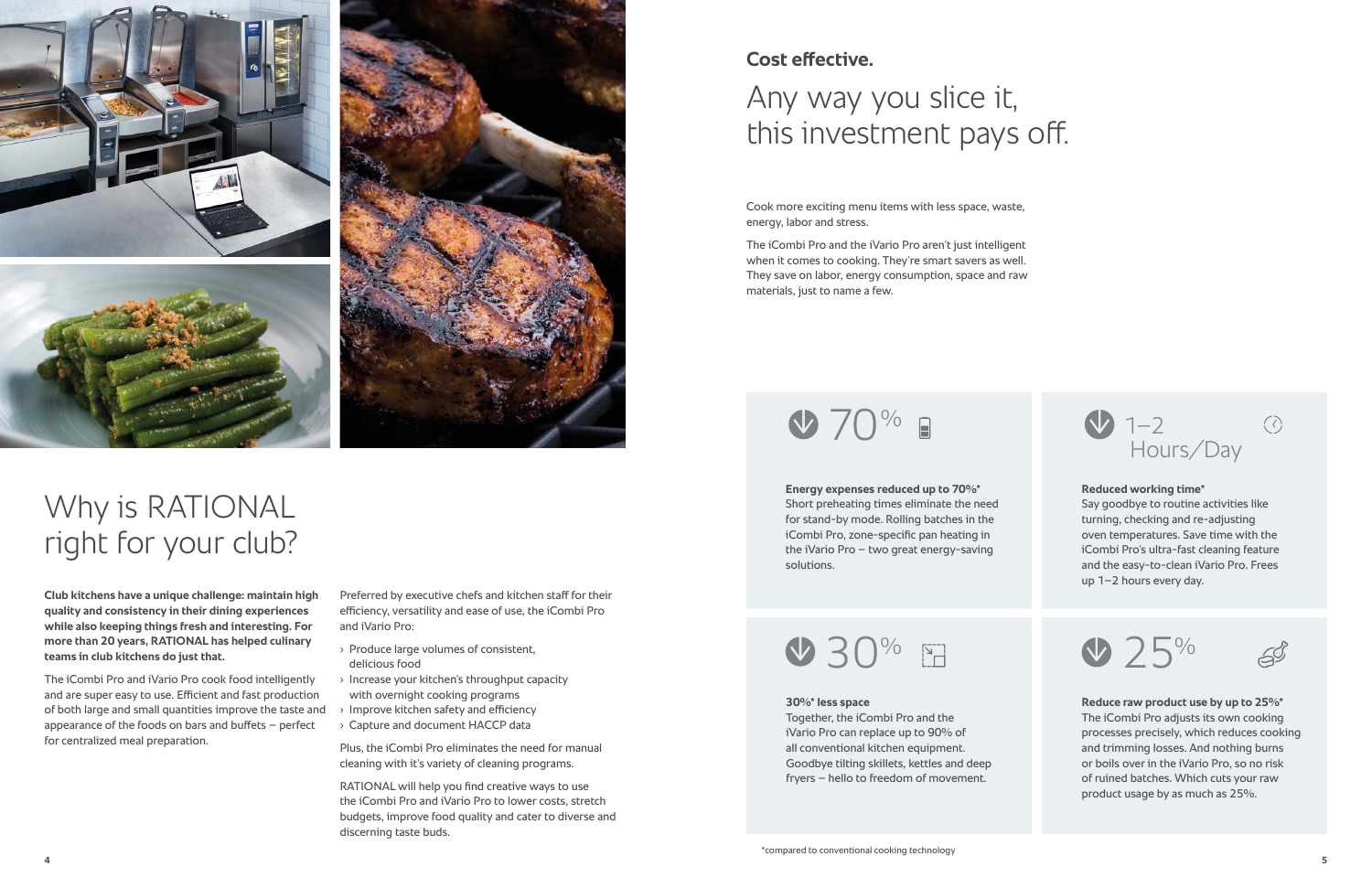Special Clubs Offer

## Lock in your free accessories!

Clubs with qualifying purchases will receive the following free accessories.

#### 1 **iCombi Pro**

Receive a free diamond and grill grate

#### 2 **iVario Pro**

Receive your choice of a solid or perforated scoop

### **Promotion qualifications:**

- › Offer is valid only for new iCombi Pro and/or iVario Pro unit orders
- › Orders must be placed no later than December 31, 2022











"We cook 80 to 90 pounds of octopus at  $\frac{1}{2}$ one time in the 20-pan. Everyone asks, 'How did you get it so tender?' Well, I put it in the RATIONAL, put the probe in, add our marination and spices and pull up the cooking path – that's all I do."

Chef James Haberstroh, Executive Chef Glen Ridge Country Club